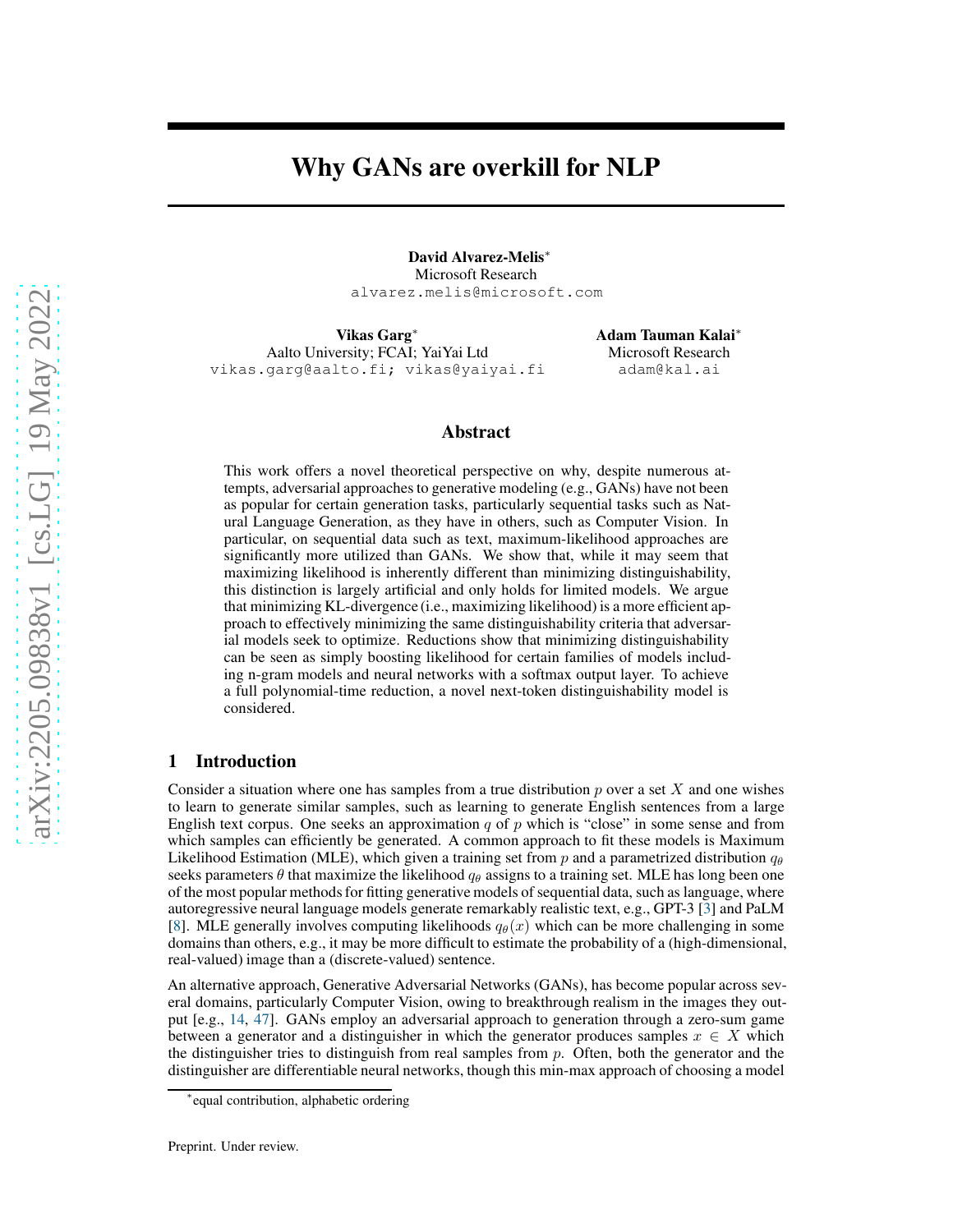whose outputs are nearly indistinguishable from real examples might be considered for any families of generative models and distinguishers. A major advantage of GANs (particularly for images) is that they can be used for generation without requiring computing likelihoods. This advantage is not significant for many sequential models such as language models, where computing likelihoods is not difficult.

In contrast, the adversarial approach has yet to demonstrate significant improvements in some other domains such as Natural Language Processing (NLP). One well-known barrier to NLP GANs is that language models produce discrete outputs (words), so they are not naturally differentiable [\[13\]](#page-9-3). However, despite numerous works circumventing this limitation and adapting GANs to text generation [\[46,](#page-10-0) [29](#page-10-1), [16,](#page-9-4) [9](#page-9-5)], adversarial-based models have yet to achieve the same popularity or performance gains that were seen for images. In particular, language GANs have been shown to under-perform MLE in terms of quality [\[40](#page-10-2)] while facing the challenge of lack of diversity due to mode collapse [\[4](#page-9-6)], which is a well-known issue with GANs in other domains.

# 1.1 Likelihood and Distinguishability: Two sides of the same coin?

In this work, we suggest a different, fundamental barrier to adopting GANs in domains where MLE is prevalent: the adversarial approach of minimizing distinguishability is effectively a roundabout method of maximizing likelihood on observed data, and hence employing MLE directly can be more efficient. This is the case in NLP where, unlike computer vision, a measure of likelihood called *perplexity* has been the prevailing metric for training and evaluating language models for decades. We show how GANs boost likelihood in the spirit of, and inspired by, the related celebrated work of Friedman et al. [\[11](#page-9-7)] that showed how boosting can be viewed as an iterative approach for logistic regression.

Consider a large finite set or countably infinite set  $X$  and a family  $Q$  of probability distributions over  $X$ . For language, these might be n-gram models or neural models. Also consider a family  $F$ of distinguishers  $f: X \to [0, 1]$  that aim to distinguish random examples drawn from a distribution p from those sampled from q. For any such classifier f, we call the difference  $\alpha(f) = \mathbb{E}_q[f(x)]$  –  $E_p[f(x)]$  the distinguishability *advantage* of f because it quantifies the accuracy of f at the task of identifying "fake" examples. A perfect distinguisher would thus have  $\alpha(f) = 1$ , while  $f(x) = 1/2$ which predicts at random has  $\alpha(f) = 0$ . More formally, imagine picking  $y \in \{0, 1\}$  uniformly at random and picking a random example x from q if  $y = 1$  and from p if  $y = 0$ . The (randomized) binary classifier that predicts, for any  $x, \hat{y} = 1$  with probability  $f(x)$ , has (expected) accuracy:

$$
\frac{1}{2}\sum_{x} q(x)f(x) + \frac{1}{2}\sum_{x} p(x)(1 - f(x)) = \frac{1}{2} + \frac{1}{2}\alpha(f).
$$

Given a family F, we define the *distinguishability* of q from p to be  $d(q) = \max_{f \in F} \alpha(f)$ . Distinguishability is known to be a lower-bound on *total variation distance* (also called statistical distance), a measure of distance between distributions that is difficult to directly estimate for large domains X [\[38\]](#page-10-3). The "Bayes-optimal" distinguisher simply predicts 1 iff  $q(x) > p(x)$ , and has advantage equal to the total variation distance [see, e.g., [17](#page-9-8)]. Clearly  $d(p) = 0$ , i.e., p is indistinguishable from itself. Motivated by this observation, numerous *adversarial* approaches to approximating q have been attempted to minimize distinguishability  $d(q)$ . If  $p \in Q$  then  $d(q)$  is minimized at  $q = p$ .

Example where maximizing likelihood  $\neq$  minimizing distinguishability. When  $p \notin Q$ , minimizing distinguishability among  $q \in Q$  may be different than maximizing the likelihood of q. For instance, consider modeling the age in years of humans (say the entire population on earth) as a uniform distribution  $q_m$  over  $x \in \{0, 1, 2, \ldots, m\}$ . Now, the m which maximizes likelihood would be the age of the oldest person, which is  $m = 119$  at the time of this article—any smaller m would assign zero probability to the 119-year-old and thus to the entire population. However, this distribution is very distinguishable from the true distribution—for instance it assigns probability  $\sim 17\%$  to being over 100 years, which is extremely unlikely among today's population. A smaller  $m < 100$ would yield less distinguishable samples. While it may seem therefore that distinguishability and likelihood are inherently different criteria, as we shall see this is an artificial limitation due to the weakness of family Q.

Of course, the (in)equivalence depends on the families  $F$  of distinguishers and  $Q$  of probability distributions. We give two results showing that maximizing likelihood and minimizing distinguishability are equivalent as long as F and Q are similar in power, even when  $p \notin Q$ . First, we consider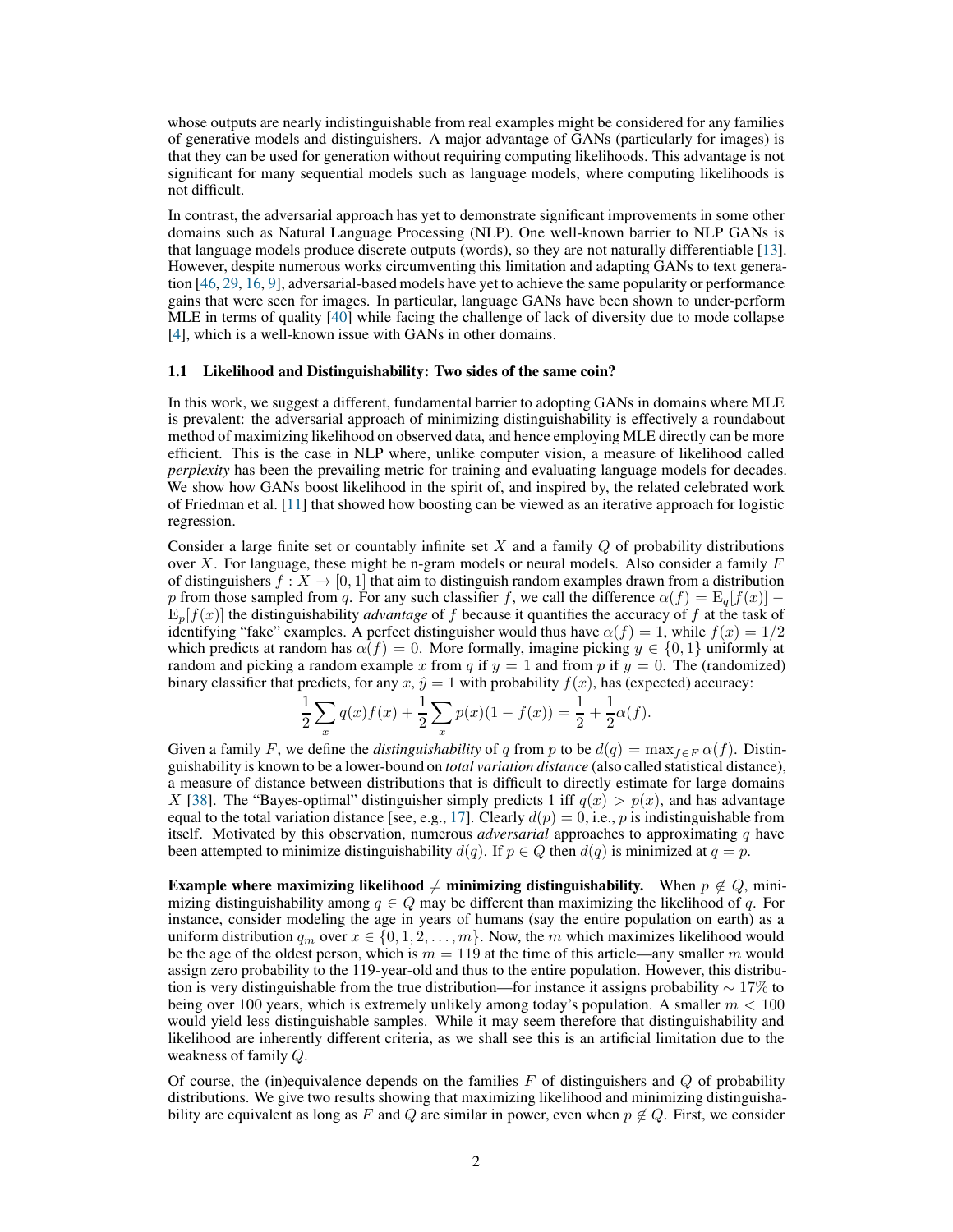families Q that are "log-linear" over some set F of functions, which include n-gram models and neural networks whose top layer is a softmax, among others. The equivalence in this case is particularly simple and serves to illustrate how MLE can be a simpler way to reach the same optimum. In this case,  $Q$  and  $F$  are naturally paired.

Maximizing likelihood  $=$  minimizing distinguishability for log-linear  $Q$ . In the above age example, the family Q of geometric distributions  $q_{\theta}(n) \propto \exp(-\theta n)$  for  $\theta > 0$  is an example of a log-linear family. We show that if q can be distinguished from the population distribution  $p$  by a function  $f \in F$ , then folding f into q yields a new model in Q with greater likelihood. In practice, one only has a sample of the true distribution  $p$  (not the entire population) and maximizing log-likelihood is approximation of minimizing KL divergence  $D_{KL}(p || q) = \sum_x p(x) \log \frac{p(x)}{q(x)}$ . We give formal statements about minimizing KL-divergence as well.

The conclusion of this first observation is that if a GAN were to converge within a log-linear family (and making GANs converge is often not an easy feat in practice), it would converge to the MLE.

General polynomial-time reduction. Our second result is a polynomial-time reduction from likelihood maximization to next-token distinguishability, without the log-linear requirement. We consider the common case of (unidirectional) sequential models that predict the next token based on the previous tokens, which have several practical advantages including being efficient to compute—the probability of a sequence is simply the product of the conditional probabilities of each subsequent word given the previous words. Many state-of-the-art transformer language models such as GPT-3 take this form. Achieving an efficient reduction is challenging due to the normalization requirement of computing partition functions. In order to achieve a polynomial-time reduction, we consider a notion of next-token distinguishability, where the game is as follows: a prefix of tokens is chosen, based on which the generator generates a token to follow the prefix. Given the actual next token and the generated next token, the distinguisher aims is to identify which is which. Algorithm 1 leverages a next-token distinguisher to iteratively increase likelihood. In particular, given any target  $\epsilon > 0$ , Theorem [1](#page-7-0) shows that Algorithm 1 will terminate and output an efficiently computable model  $q$ which is nearly (to within  $\epsilon$ ) indistinguishable from the truth, and it runs in time polynomial in  $1/\epsilon$ .

If  $p \in Q$  and one has an optimal distinguisher, one will eventually converge to a model close to p, as has been discussed heavily in the literature. However, our results are also meaningful in the more realistic case where one has imperfect distinguishers.

Contributions. The main contributions of this paper are:

- showing that, although in general minimizing distinguishability and maximizing likelihood seem to be different, they are in fact closely related,
- introducing a new model of next-token distinguishability that is necessary to make the reduction efficient, and
- offering a new perspective on why GANs are less popular in NLP and other sequential domains as they are for images.

Organization. We begin by summarizing related work on GANs, especially for text. We then illustrate how GANs can be overkill for the simple case of n-gram models in Section [3.](#page-4-0) Section [4](#page-4-1) covers log-linear models. Section [5](#page-5-0) gives explicit bounds on general reductions between maximizing likelihood and minimizing distinguishability. Section [6](#page-7-1) shows how the reduction can be efficiently computed in the case of sequential inputs, from which we propose a simple polynomial time algorithm that provably finds a distribution which is nearly-indistinguishable with respect to a given class of discriminator functions. Finally, we discuss the relevance of our work in Section [7.](#page-8-0)

# 2 Related Work

Generative models. Several approaches to generative modeling have been investigated, especially in the context of images. In particular, impressive results have been obtained recently with variational autoencoders, GANs, normalizing flows, autoregressive models, diffusion processes, and score/energy based models [\[20](#page-9-9), [14,](#page-9-2) [28,](#page-10-4) [27](#page-10-5), [18,](#page-9-10) [37,](#page-10-6) [43](#page-10-7), [7\]](#page-9-11). Generally, training approaches are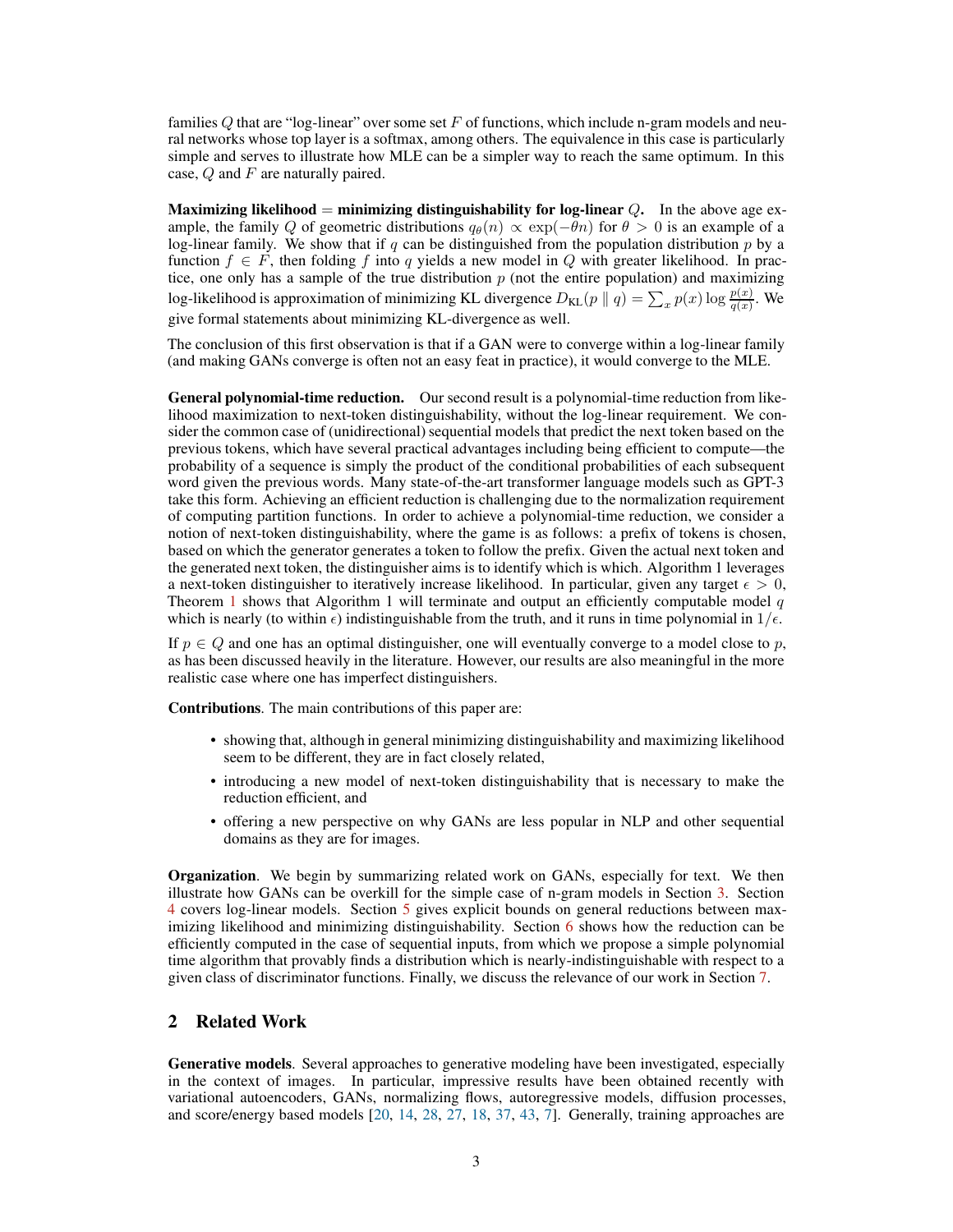either adversarial; or rely on MLE, contrastive divergence estimation, or score matching [\[36\]](#page-10-8). Some connections have begun to emerge between these models, and alternate training procedures have been advocated [\[6](#page-9-12), [37](#page-10-6), [45](#page-10-9)].

GANs for text. Since their introduction [\[14\]](#page-9-2), there has been interest in adapting GANs to text data. The driving motivation was that —up until very recently— samples generated by traditional (likelihood-based) models had been easy to distinguish from human-generated text, and the success of image GANs at generating realistic-looking samples suggested a possible avenue to improve the quality of their natural language counterparts.

The first and most significant challenge in adapting GANs to text arises from the very nature of this data. Goodfellow [\[13\]](#page-9-3) points out that GANs require the generator to be differentiable, which poses a challenge for discrete text representations such as one-hot word or character representations. Two of the most popular approaches to circumvent this obstacle are policy gradient techniques (e.g., RE-INFORCE [\[44\]](#page-10-10)) —which when applied to language modeling nevertheless often require maximum likelihood pre-training [\[5,](#page-9-13) [46\]](#page-10-0))— and the Gumbel-Softmax approximation [\[22](#page-9-14)]. The few adversarial methods that do not require pre-training (e.g., [\[29,](#page-10-1) [32](#page-10-11)]) have failed to show significant promise in all but a few artificial tasks.

This nascent but active line of work seemed to suggest for a period of time that GANs might provide a breakthrough in text generation. This promise did not fully materialize, and instead the most recent breakthrough came from models building very large transformer-based architectures like GPT [\[30,](#page-10-12) [31,](#page-10-13) [3\]](#page-9-0) or PaLM [\[8](#page-9-1)] — which are trained with traditional cross-entropy (MLE) objectives.

Yet the question of how GAN-based methods for text compare with likelihood-based ones still garners significant interest, and while various works have provided an empirical comparison between them —with most of these suggesting the advantage of MLE-based ones [\[4\]](#page-9-6)— theoretical explanations have been less explored.

Relating objectives via divergences. The connection between maximum likelihood estimation, distinguishability and divergences between probability distributions has been explored before. For example, it is well known that maximizing likelihood is equivalent to minimizing the KL divergence between certain families of fitted and reference distributions, though this is not the only divergence for which such a connection exists [\[33](#page-10-14)]. On the other hand, from the moment GANs were introduced, Goodfellow et al. [\[14\]](#page-9-2) noted that —assuming a perfect discriminator— the adversarial objective corresponds to minimizing a Jensen-Shannon divergence. Furthermore, the minimal discrimination error is also directly related to the total variation distance (see, e.g., Hashimoto et al. [\[17\]](#page-9-8)). On the other hand, for exponential families the gradient of the KL divergence is known to be related to the discrepancy between distributions [\[41](#page-10-15)]. While conceptually similar to this line of work, here instead we give an *explicit* reduction that shows how distinguishability and (log) likelihood are in direct correspondence.

Pinsker's inequality is a well-known result linking KL divergence and total variation distance (TVD): TVD  $\leq \sqrt{KL/2}$ . While related, this inequality is not directly relevant to the context of this work. First, while total variation provides an upper bound to distinguishability, it is not computable in general, so it is rarely used as a training objective for generative models. On the other hand, being one-sided, $2$  it does not imply that reducing TVD reduces KL divergence. Furthermore, Pinsker's is in general a very loose inequality, particularly for the direction of KLD that is equivalent to MLE (i.e.,  $D_{\text{KL}}(p \parallel q_\theta)$ ), since if  $p(x) > 0 \approx q_\theta(x)$  even for a single x leads to unbounded KL divergence. In contrast, in this work we provide a *direct reduction* directly linking the two criteria of interest: distinguishability and maximum likelihood.

Log-linear language models. In this work we focus our analysis on log-linear models [\[23](#page-10-16), [25\]](#page-10-17), which are widely used in natural language processing (often known in that community as Maximum Entropy –MaxEnt– models) for various tasks. In particular, these models have been a cornerstone of both neural [\[2,](#page-9-15) [26\]](#page-10-18) and non-neural [\[34](#page-10-19), [19](#page-9-16)] language modeling.

Boosting. The reduction shown here bears resemblance to boosting. It is well-known that boosting can be analyzed through the lens of maximum likelihood (Friedman et al. [\[11](#page-9-7)]), while Lebanon

<span id="page-3-0"></span><sup>&</sup>lt;sup>2</sup>Reverse Pinsker's inequalities exist only for particular cases, but they too are very loose in general [\[35](#page-10-20)].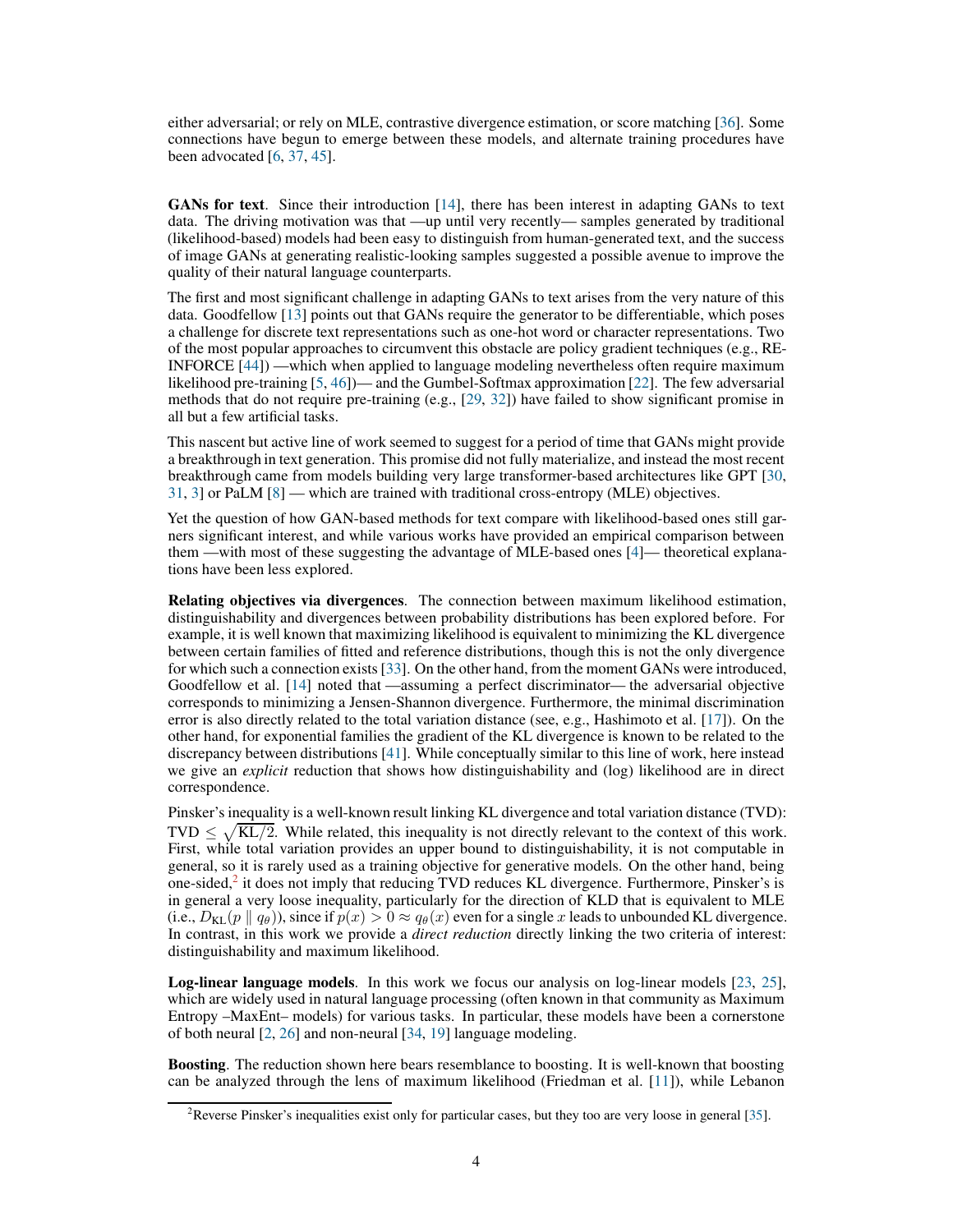and Lafferty [\[24\]](#page-10-21) formalized the equivalence of AdaBoost and maximum likelihood training for exponential models. More recently, boosting has been applied to generative adversarial models [\[42,](#page-10-22) [15](#page-9-17)], albeit with a different approach and objective than the connection drawn in this work.

# <span id="page-4-0"></span>3 Illustration: GANs for n-gram language models

To illustrate our main point, consider first the simplest model of language: a unigram model where the probability of each word is independent, and the end of sentence token EOS has a given probability as well. If  $\theta_w$  represents the log-probability of word w, then the log-probability of sentence  $w_1 \ldots w_t$  is given by:

$$
\log q(w_1w_2\ldots w_t)=\theta_{w_1}+\theta_{w_2}+\ldots+\theta_{w_t}+\theta_{\text{EOS}}.
$$

The MLE parameters  $\theta^*$  can be computed in linear time by simply counting word frequencies.

A more roundabout approach to fitting a unigram language model would be to start with any initial unigram model q, generate random samples from  $q$  and compare them to those from  $p$ . One could then distinguish the two by finding a word that appears significantly more often in one than in the other. For example, if one generates text from the model q and finds that the word "the" occurs much more often in text generated from p, one would then update the parameters by increasing  $\theta_{\text{the}}$ (and decreasing  $\theta_{w'}$  for all other words  $w'$  to keep q a probability distribution). As we shall see later, if this more involved procedure converged, it would necessarily converge to the same maximumlikelihood estimator  $\theta^*$ .

A similar argument applies to any n-gram model in which the probability of each subsequent word is determined only by the previous  $n - 1$  words. This is also optimized by frequency counts (a variety of "smoothing" techniques, e.g., adding 1 to counts, also known as Laplace Smoothing [\[12,](#page-9-18) [21\]](#page-9-19) are often used as a form of regularization on top of these counts). Distinguishers could similarly be used to find a model  $q$  that is indistinguishable from  $p$  according to  $n$ -gram frequencies, but again this would simply converge to the MLE parameters.

#### <span id="page-4-1"></span>4 Equivalence for log-linear models

In this section, we show that there is one optimal log-linear model that both minimizes distinguishability and maximizes log-likelihood. Consider a log-linear model with features  $f: X \to [0,1]^d$ , i.e., d bounded features  $f_i: X \to [0,1].$  The model predicts

$$
q_{\theta}(x) = \frac{\exp\left(\langle f(x), \theta \rangle\right)}{Z_{\theta}}, \qquad (1)
$$

where  $\langle \cdot, \cdot \rangle$  denotes inner product,  $\theta \in \mathbb{R}^d$  is a parameter vector and  $Z_{\theta} = \sum_x \exp \langle \theta, f(x) \rangle$  is a normalizing constant called the partition function.

In the unigram example, the features  $f_i$  would be word counts normalized by dividing by the maximum allowed sentence length (to ensure  $f_i(x) \le 1$ ). In a neural network the features  $f_i$  would correspond to the top layer and  $q$  computes a softmax. Multiple strategies have been studied for computing or estimating the partition function  $Z_{\theta}$  [see, e.g., [10\]](#page-9-20).

As discussed earlier, these feature functions can also be thought of as classifiers that distinguish examples drawn from p from those drawn from  $q_{\theta}$  and the advantage of  $f_i$  is  $\alpha(f_i)$  =  $\sum_x f_i(x)(q_\theta(x) - p(x))$ . The advantage vector is  $\alpha(f) = \langle \alpha(f_i) \rangle_{i=1}^d$ . Note that a negative advantage can be used for distinguishing by using the reverse classifier  $1-f_i$  as a distinguisher, which has opposite advantage  $\alpha(1 - f_i) = -\alpha(f_i)$ .

<span id="page-4-2"></span>**Observation 1.** *The gradient of*  $D_{KL}(p \parallel q_{\theta})$  *with respect to*  $\theta$  *is the advantage vector*  $\alpha(f)$ *, i.e., for all*  $i = 1, 2, ..., d$ *:* 

$$
\frac{\partial D_{KL}(p \parallel q_{\theta})}{\partial \theta_i} = \sum_x f_i(x) (q_{\theta}(x) - p(x)) = \alpha(f_i).
$$

The above straightforward calculation is well-known as is the fact that  $D_{KL}(p \parallel q_\theta)$  is convex in θ. However, we interpret this fact in the context of GANs: searching for θ which gives a zerogradient for KL divergence is equivalent to finding  $\theta$  which is indistinguishable with respect to each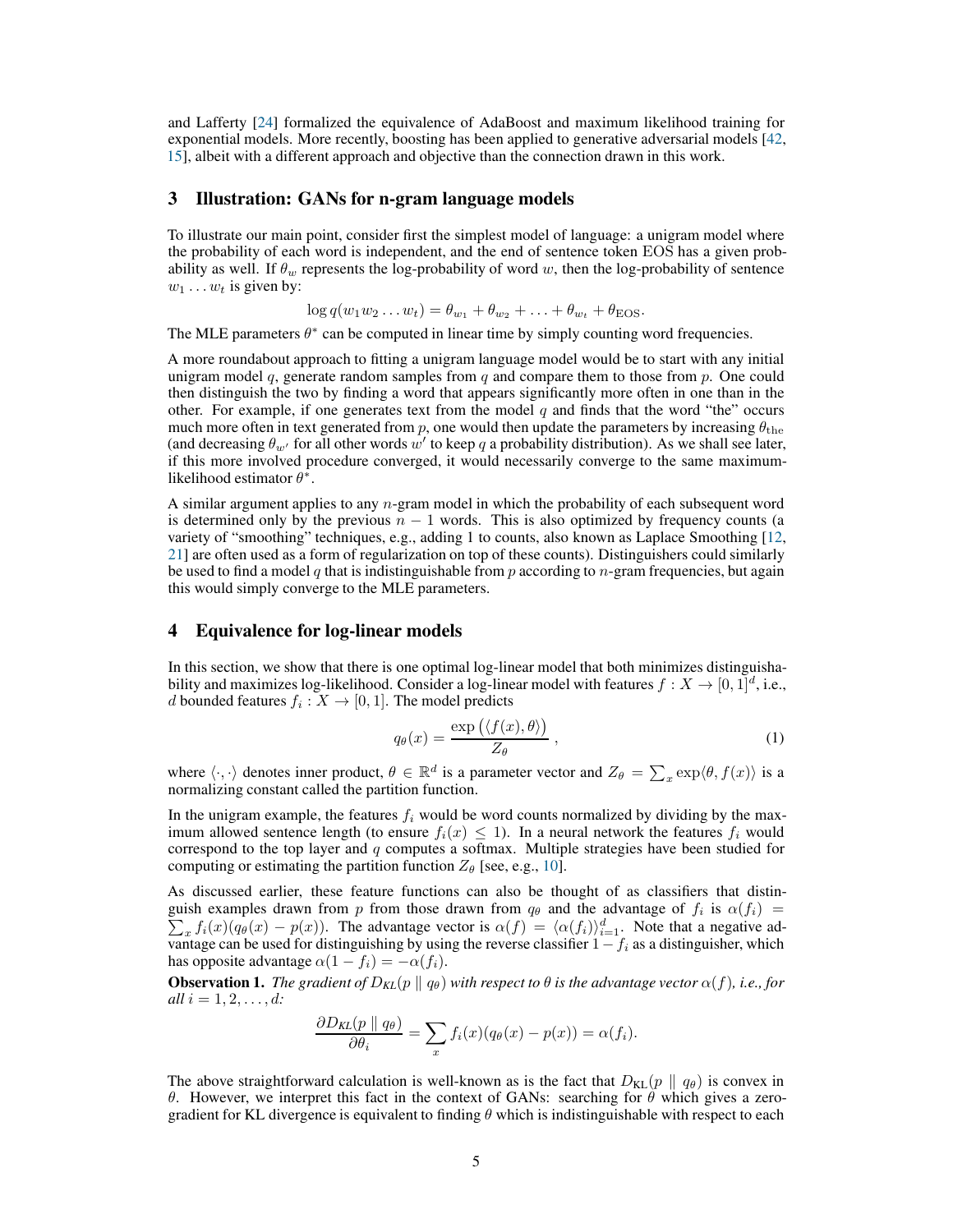$f_i$ . While a number of GANs have be designed in various architectures that solve the seemingly more complex problem of  $\min_{\theta} d(q_{\theta})$ , it can generally be more efficient to maximize likelihood, which (approximately) minimizes the KL divergence.

#### <span id="page-5-0"></span>5 Distinguishability is equivalent to increasing likelihood for general  $F, Q$

In this section, we show how reducing log-loss is equivalent to distinguishing real and generated examples. This is the basis behind a single step of our main algorithm (the reduction in this section is efficient for a single step, but the increase in runtime would lead to a general exponential-time algorithm). The bounds here are in terms of log-loss, as measured on a specific sample, rather than the abstract KL divergence quantity of the previous section, which cannot be computed exactly using a finite sample. In particular, we show how, if one can distinguish a given distribution from the sample, then one can decrease that distribution's log-loss, and vice versa.

For the remainder of this section, we drop  $\theta$  from the variable denoting the fitted distribution  $q_{\theta}$  to avoid cluttering the notation. Fix a sample  $S = \langle x_1, \ldots, x_n \rangle \in X^n$  of n training examples drawn from  $p$ , and define the log-loss to be:

$$
\hat{L}(q; \mathcal{S}) = -\frac{1}{n} \sum_{i=1}^{n} \log q(x_i) = -\hat{E}_{\mathcal{S}}[\log q(x)],
$$

where we use hat on  $L$  to denote that the loss is estimated on a (finite) training set  $S$ . Likewise,  $\hat{E}_{\mathcal{S}}[g(x)]$  denotes the empirical expectation  $\frac{1}{n}\sum_{i=1}^{n} g(x_i)$ . Note that the expected log-loss over training sets is known as the cross-entropy

$$
H(p,q) = \mathcal{E}_{\mathcal{S} \sim p^n}[\hat{L}(q; \mathcal{S})],
$$

and hence the expected difference in log-loss between two candidate distributions  $q$  and  $q'$  is equal to the difference

$$
\mathrm{E}_{\mathcal{S}\sim p^n}[\hat{L}(q; \mathcal{S}) - \hat{L}(q'; \mathcal{S})] = D_{\mathrm{KL}}(p \parallel q) - D_{\mathrm{KL}}(p \parallel q'),
$$

so minimizing log-loss approximately minimizes the KL divergence. Also, we define the *training advantage* of distinguisher  $f : X \to [0, 1]$  to be:

<span id="page-5-3"></span>
$$
\hat{\alpha}(f) = \mathcal{E}_q[f(x)] - \hat{\mathcal{E}}_{\mathcal{S}}[f(x)]\tag{2}
$$

which is independent of  $p$ , depending on the sample alone and can thus be estimated to arbitrary accuracy using samples generated from  $q$ . The lemmas below show how one can use a distinguisher to reduce log-loss on the same training sample, and how to use a distribution with a lower log-loss to distinguish the two distributions.

<span id="page-5-1"></span>**Lemma 1.** Let  $a \geq 0$  and suppose  $f : X \to [0, 1]$  has training advantage  $\hat{\alpha}(f) \geq a$ . Then, the *probability distribution*  $q'(x) = q(x)e^{-af(x)}/Z_{q'}$  where  $Z_{q'} = \sum_x q(x)e^{-af(x)}$ , has lower log*loss:*

<span id="page-5-2"></span>
$$
\hat{L}(q';\mathcal{S}) \leq \hat{L}(q;\mathcal{S}) - a^2/2.
$$

Before we give the proof, we note that if  $f$  is computed by a neural network and  $q$  is computed as a neural network with a softmax at the top layer, i.e.,  $q(x) = e^{(v,g(x))}/\sum_x e^{(v,g(x))}$  where  $g: X \to \mathbb{R}^d$  is some neural network, then q' is naturally represented as the combined neural network with softmax  $q'(x) \propto e^{\langle (v, -a), (g(x), f(x)) \rangle}$  in  $d + 1$  dimensions.

*Proof (Lemma [1\)](#page-5-1).*

$$
\hat{L}(q; \mathcal{S}) - \hat{L}(q'; \mathcal{S}) = \hat{E}_{\mathcal{S}}[\log q'(x) - \log q(x)]
$$
  
\n
$$
= \hat{E}_{\mathcal{S}}[-af(x) - \log Z_{q'}]
$$
  
\n
$$
= a(\mathcal{E}_q[f(x)] - \hat{E}_{\mathcal{S}}[f(x)]) - a\mathcal{E}_q[f(x)] - \log Z_{q'}
$$
  
\n
$$
= a\hat{\alpha}(f) - a\mathcal{E}_q[f(x)] - \log Z_{q'} \tag{3}
$$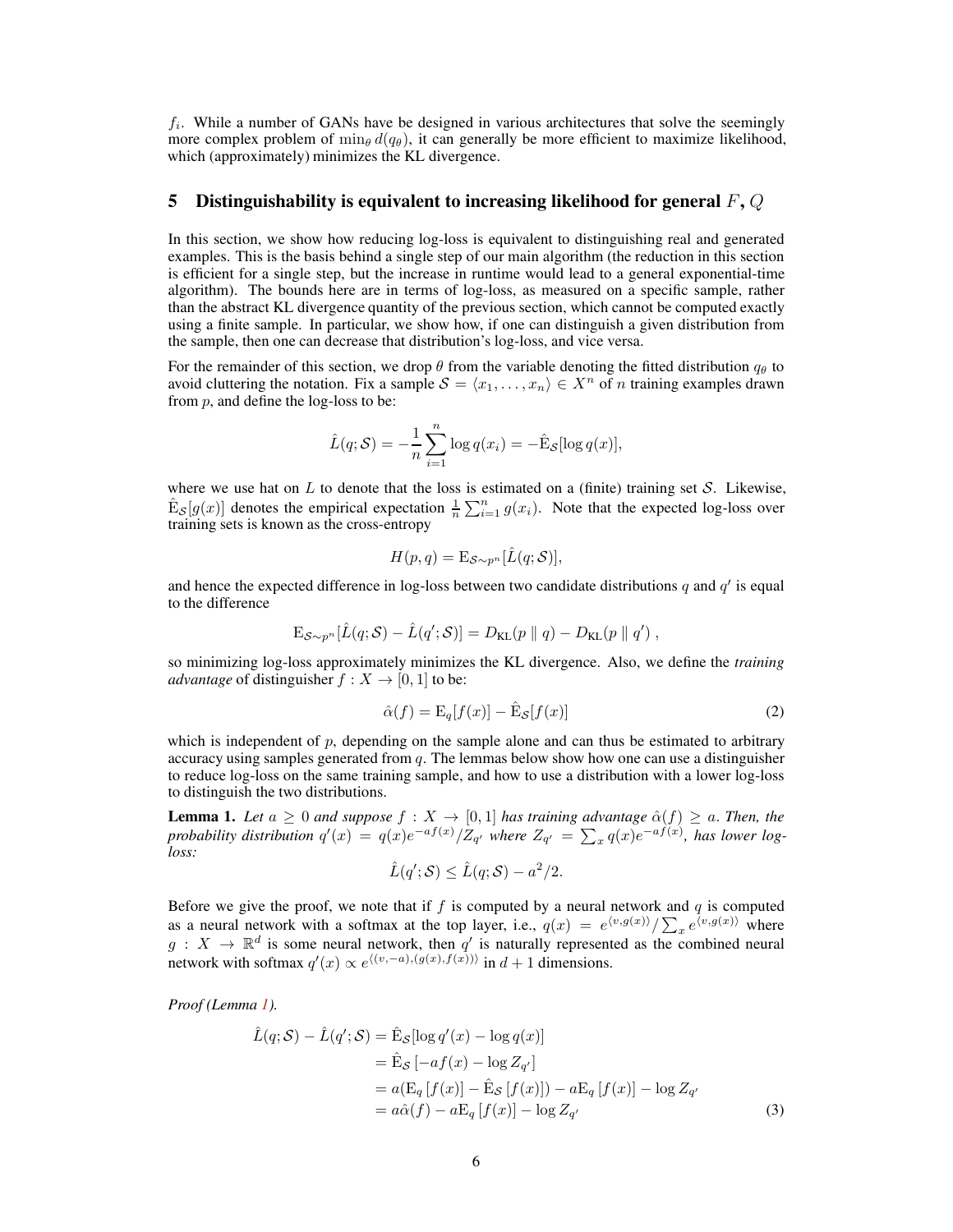Since  $\hat{\alpha}(f) \ge a$  by assumption, it remains to show  $a \mathbb{E}_q[f(x)] + \log Z_{q'} \le a^2/2$ . Using the bound  $\log r \le r - 1$  for any  $r > 0$ , we get that,

$$
aE_q[f(x)] + \log Z_{q'} \le aE_q[f(x)] + Z_{q'} - 1
$$
  
=  $aE_q[f(x)] + E_q[e^{-af(x)}] - 1$   
=  $E_q\left[a f(x) + e^{-af(x)} - 1\right]$   
 $\le E_q[(af(x))^2/2],$ 

where we have used the fact that  $Z_{q'} = \mathrm{E}_q[e^{-af(x)}]$  and, to get to the last line we use  $e^{-r} + r - 1 \leq$  $r^2/2$  for  $r \ge 0$  by Taylor expansion. Since  $f(x) \in [0,1]$ , the last quantity is at most  $a^2/2$ , which together with [\(3\)](#page-5-2), gives  $\hat{L}(q; \mathcal{S}) - \hat{L}(q'; \mathcal{S}) \geq a^2/2$ .  $\Box$ 

This means that if we can distinguish S from q, then we can simply reduce log-loss by downweighting suspicious samples that satisfy the distinguisher  $f(x)$ . The difference between this statement and Observation [1](#page-4-2) is analogous to the difference between boosting and logistic regression [\[11\]](#page-9-7). In logistic regression, one typically fixes the set of features in advance, whereas in boosting this is not possible if there are infinitely many possible classifiers.

Conversely, we next show that if  $q'$  has a lower log-loss than  $q$  on the training samples, then we can distinguish  $q$  from these samples.

<span id="page-6-0"></span>**Lemma 2.** For any constant  $C > 1$  and distributions  $q, q'$  such that  $\frac{1}{C}q(x) \le q'(x) \le Cq(x)$  for *all*  $x \in X$ *, the distinguisher*  $f : X \to [0, 1]$  *defined by,* 

$$
f(x) = \frac{1}{2 \log C} \log \frac{Cq(x)}{q'(x)},
$$

*has a training advantage of,*

$$
\hat{\alpha}(f) \ge \frac{\hat{L}(q) - \hat{L}(q')}{2 \log C}.
$$

*Proof (Lemma [2\)](#page-6-0)*. Let  $g(x) = \log q(x) - \log q'(x)$ . By Jensen's inequality,

$$
\begin{aligned} \mathbf{E}_q[g(x)] - \hat{\mathbf{E}}_{\mathcal{S}}[g(x)] &= -\mathbf{E}_q \left[ \log \frac{q'(x)}{q(x)} \right] - \hat{\mathbf{E}}_{\mathcal{S}}[g(x)] \\ &\geq -\log \mathbf{E}_q \left[ \frac{q'(x)}{q(x)} \right] - \hat{\mathbf{E}}_{\mathcal{S}}[g(x)] \\ &= -\log(1) - \hat{\mathbf{E}}_{\mathcal{S}}[g(x)] \\ &= \mathbf{E}_{\mathcal{S}}[\log q'(x)] - \hat{\mathbf{E}}_{\mathcal{S}}[\log q(x)] \\ &= \hat{L}(q; S) - \hat{L}(q'; S) \end{aligned}
$$

Since  $f(x) = \frac{1}{2 \log C} (g(x) + \log C)$ , the training advantage of f is that of g scaled by a factor of  $\frac{1}{2 \log C}$ . Finally, it is straightforward to verify that  $f(x) \in [0,1]$  by our assumptions on the ratio between q and  $q'$ .  $\Box$ 

Importantly, due to the logarithmic dependence on  $C$ , the above lemma is meaningful even if q and  $q'$  are exponentially far apart so long as they have the same support.

Lemma [1](#page-5-1) implies a reduction between the problem of distinguishing with nontrivial advantage to non-trivially reducing log-loss for log-linear families. Note that iteratively applying the reduction requires repeated computation of the normalization terms over  $X$ , and computing such partition functions is an area of active research—where it is known how to do it efficiently for some classes and not for others. The next section gives an efficient reduction for (unidirectional) sequential models.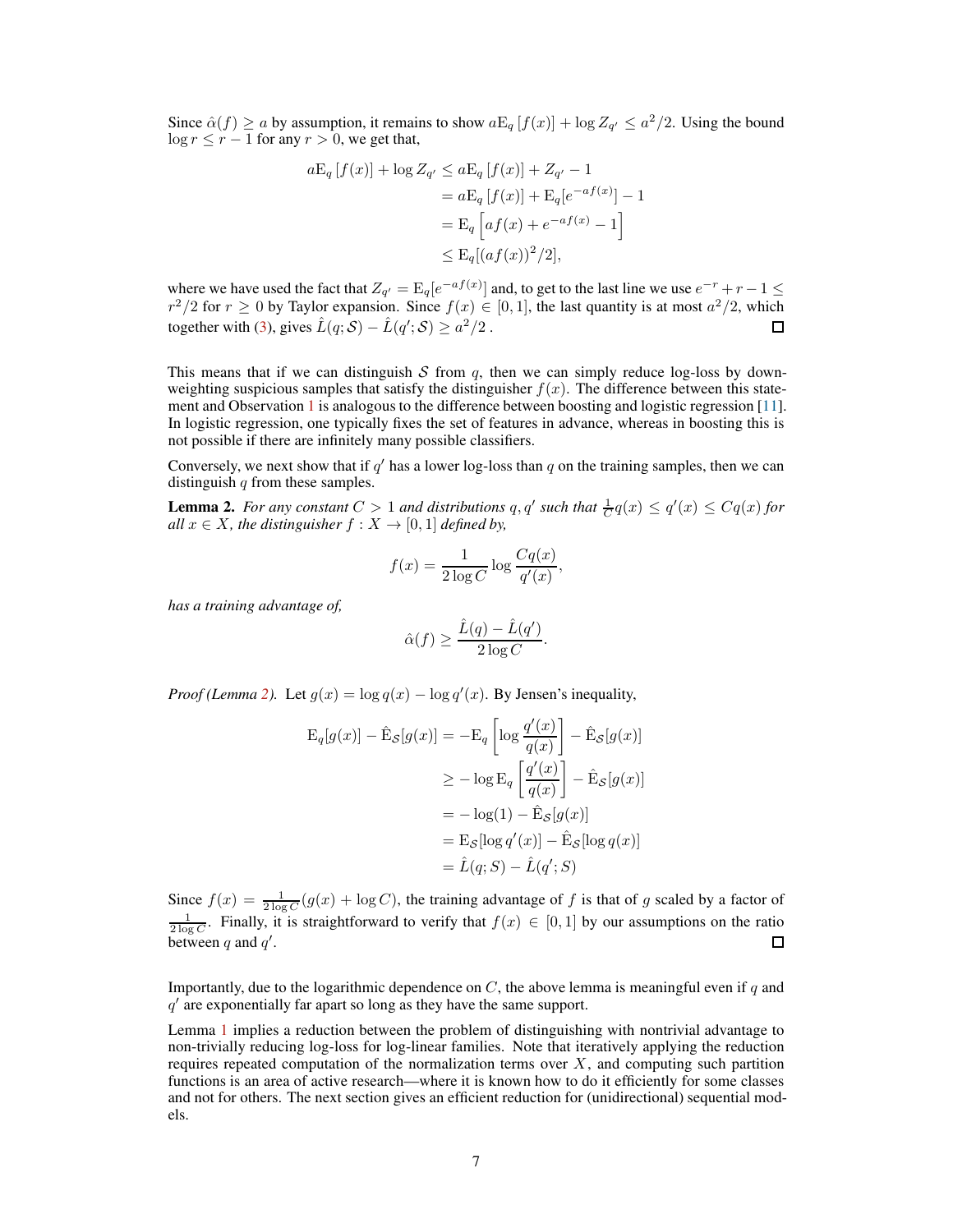#### <span id="page-7-1"></span>6 Efficient Reduction for Sequential Models

This section gives an efficient reduction from distinguishing to MLE for sequential models. This requires showing how one can efficiently compute the normalization terms (partition function) on a token-by-token basis for black-box sequential (e.g., language or auto-regressive) models. The key insight for efficiency is that, rather than distinguishing entire sequences from  $p$  and  $q$ , one distinguishes the conditional next-token predictions. In particular, rather than generating entire sequences from q, one can generate next-token predictions on all sequence prefixes in the training data.

Clearly, evaluating a neural network over all sequences is infeasible. However, in many applications such as NLP, the inputs are sequential  $x = (x_1, \ldots, x_\ell)$ , where every token  $x_i$  is taken from a large discrete vocabulary. In such cases, the combinatorial nature of the data makes density estimation intractable unless the likelihood computation is broken into small sequential steps by representing the overall probability as the  $Pr(x) = \prod_j Pr(x_j | x_1, x_2, \dots x_{j-1})$ .

In this section we show how a natural extension of the framework described above allows us to achieve an efficient reduction for this common type of sequential model. To do so, we define a simple generalization of the training advantage criterion [\(2\)](#page-5-3), which now relies on a *step-wise distinguisher* g operating on variable-length sequences. Formally, we consider a *language* of N-length sequences<sup>[3](#page-7-2)</sup> of tokens taken from a vocabulary V, and distinguisher functions  $g: \bigcup_{j=1}^{N} \mathcal{V}^j \to [0,1],$ i.e., functions which can take subsequences of any size as input. Given a sample  $S$  of sequences, we say that g has *generalized training advantage* given by

$$
\hat{\beta}(g) = \hat{\beta}(g, S, q) = \frac{1}{N} \sum_{j=1}^{N} \hat{E}_{x \sim S} \left[ E_{w \sim q(\cdot | x_0, \dots, x_{j-1})} g(x_0, \dots, x_{j-1}, w) - g(x_0, \dots, x_j) \right]
$$
(4)

where, by convention,  $x_0 = \emptyset$ , so that  $q(x_0, w) = q(w)$ . This criterion can be interpreted as follows. For every length  $j \in \{1, 2, \ldots, N\}$ , g is tasked with distinguishing a subsequence consisting of the first  $j$  tokens in a *true* sequence sampled from  $S$  from another  $j$ -length sequence in which the last element is replaced by a randomly selected token from the alternate distribution q.

<span id="page-7-3"></span>**Lemma 3.** Let  $b \ge 0$  and suppose  $g : \bigcup_{j=1}^{N} \mathcal{V}^j \to [0,1]$  has generalized training advantage  $\hat{\beta}(g) \geq b$ . We define a distribution  $q'$  through its conditional probabilities as:

$$
q'(x_j | x_1, \ldots, x_{j-1}) = q(x_j | x_1, \ldots, x_{j-1})e^{-bg(x_1, \ldots, x_j)}/Z_{q'}(x_1, \ldots, x_{j-1})
$$

where now  $Z_{q'}(x_1,\ldots,x_{j-1})=\sum_{\tilde{x}_j}q(\tilde{x}_j\mid x_1,\ldots,x_{j-1})e^{-bg(x_1,\ldots,x_{j-1},\tilde{x}_j)}.$  *Then*  $q'$  *incurs lower log-loss than* q*:*

$$
\hat{L}(q';\mathcal{S}) \leq \hat{L}(q;\mathcal{S}) - Nb^2/2.
$$

The proof is deferred to Appendix [A.](#page-11-1)

Next, we use Lemma [3](#page-7-3) repeatedly to derive a simple algorithm that, given access to non-trivial weak distinguishers, returns a distribution that is nearly indistinguishable (by that class) from the true distribution p. Formally, let  $\mathcal{G} = \{g \mid g : \bigcup_{j=1}^{N} \mathcal{V}^j \to [0,1]\}$  be a class of distinguishers. We assume access to an oracle  $O_d$  :  $\mathcal{Q} \mapsto \mathcal{G}$  which for any  $q \in \mathcal{Q}$  returns a distinguisher g. In practice, such as in typical GAN training setting, one could think of this oracle as being approximated by the subroutine that trains the discriminator. We say that q is  $\epsilon$ -indistinguishable by oracle O<sub>d</sub> if its output g has advantage  $\hat{\beta}(g, \mathcal{S}, q) \leq \epsilon$ . We do not need to assume that  $O_d$  is optimal in any sense.

<span id="page-7-0"></span>**Theorem 1.** Let  $q_0$  be a language model and let  $\epsilon > 0$ . Algorithm 1 returns a distribution  $q^*$  which is  $\epsilon$ -indistinguishable from S by oracle O<sub>d</sub>. It runs in  $O(\frac{1}{\epsilon^2}L_0(\frac{T_d}{N}+nT_g(m+n)))$  time, where  $L_0 = \hat{L}(q_0; S)$  is the log-loss of  $q_0$ ,  $T_d$  is the runtime of oracle  ${\rm O}_d$ ,  $T_g$  is the complexity of evaluating *any distinguisher* g *on a single input,* n = |V| *is the vocabulary size,* N *is the sequence length and*  $m = |\mathcal{S}|$  *is the number of training sequences.* 

*Proof.* The fact that Algorithm 1 terminates with a distribution q which is  $\epsilon$ -indistinguishable by  $O_d$ is immediate from the stopping criterion.

<span id="page-7-2"></span><sup>&</sup>lt;sup>3</sup>Padding can be used to handle sequences of variable length.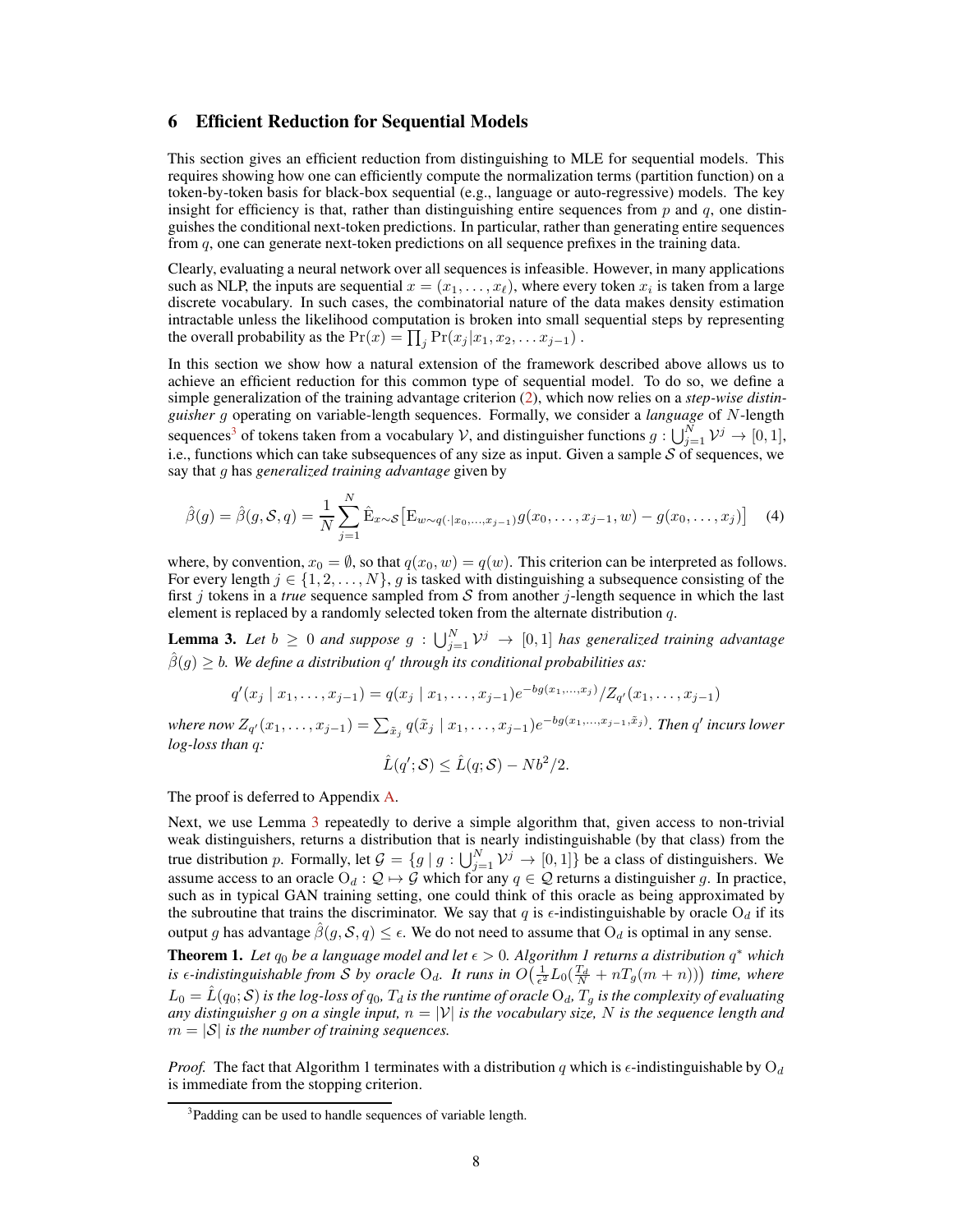#### Algorithm 1: Boosted weak distinguishers.

**Input:** Initial model  $q_0$ , corpus S, distinguisher oracle  $O_d$ , advantage threshold  $\epsilon$ .  $t \leftarrow 0$ while *True* do  $g_t \leftarrow O_d(q_t)$  $b_t \leftarrow \hat{\beta}(g_t, \mathcal{S}, q_t)$ if  $b_t < \epsilon$ , Output:  $q_t$ Compute  $q_{t+1}(x) \triangleq q_t(x)e^{-b_t g_t(x)} / \sum_{x \in S} q_t(x)e^{-b_t g_t(x)}$  on entire corpus S  $t \leftarrow t + 1$ end

Now, for the runtime analysis, note that —by construction— the iterates  $g_t, t \in \{0, \ldots, T-1\}$ have training advantage  $\hat{\beta}(g_t, \mathcal{S}, q_t) \ge \epsilon$ . Thus, by Lemma [3,](#page-7-3) the algorithm makes at least  $\frac{N\epsilon^2}{2}$  improvement in each iteration. Therefore, the total number of iterations T is at most  $\frac{2L_0}{N\epsilon^2}$ , where  $L_0 := \hat{L}(q_0; S)$  is the log-loss of the initial model. Each iteration of Algorithm 1 requires calling  $O_d$ oracle once, evaluating  $\beta(\cdot)$  at an  $\mathcal{O}(NmnT_q)$  complexity, and updating each of the n next-token probabilities of q for each sequence length  $1, \ldots, N$ . Each of these updates involves evaluating g plus an  $\mathcal{O}(n)$  partition normalization. Putting these together, we conclude that each iteration has  $O(T_d + NnT_q(m+n))$  complexity.

Combining the the two arguments above, we conclude that Algorithm 1 has a total runtime of  $O(\frac{1}{\epsilon^2}L_0(\frac{T_d}{N}+nT_g(m+n))).$  $\Box$ 

Thus, Algorithm 1 combined with Theorem [1](#page-7-0) and Lemma [3](#page-7-3) yields a polynomial-time reduction from distinguishing distributions to maximum likelihood estimation for sequential models.

### <span id="page-8-0"></span>7 Discussion and conclusions

In this work, we have argued that minimizing log-loss (i.e., KL-divergence) and minimizing statistical distinguishability are tightly related goals. Specifically, if the families of distinguishers and probability distributions are of similar power, then one can use a distinguisher to reduce log-loss. This means in applications where it is natural to fit models by minimizing log-loss, it is indeed likely to be a more direct and efficient means of fitting a model. This is the case for n-gram language models (and other sequential tasks), for which perplexity (a measure of likelihood) is easy to compute, naturally meaningful, and allows for efficient sampling. Thus, for a long time, minimizing log-loss has been the objective with which most state-of-the-art models are trained. For such models, Lemma [1](#page-5-1) implies that if one can distinguish the model from samples by a neural network then one can construct a larger neural network with lower log-loss. Hence, one may prefer to simply train a larger model in the first place.

#### Broader Impact

The contribution of this work is conceptual and theoretical, and as such, any nuanced discussion of the potential harms or benefits of its impact are irremediably tied to the applications where it might be put to use. We first make a few general observations regarding its immediate impact, and then discuss in a more informal manner downstream ramifications these might have in applications.

This work revolves around comparing to training paradigms: maximum likelihood and adversarial learning. We believe that the maxim of 'choosing the right tool for the job' applies in this context too, and can have important downstream consequences. For example, the amount of resources consumed by training large generative models has been growing substantially over the past few years [\[1](#page-9-21)]. This is particularly true for Natural Language Processing, where state-of-the-art models are increasingly large and trained on increasingly larger datasets, leading to striking computationally and environmental costs [\[39](#page-10-23)]. The key takeaway offered by this work, namely that training certain generative models like language models through adversarial methods is less efficient than doing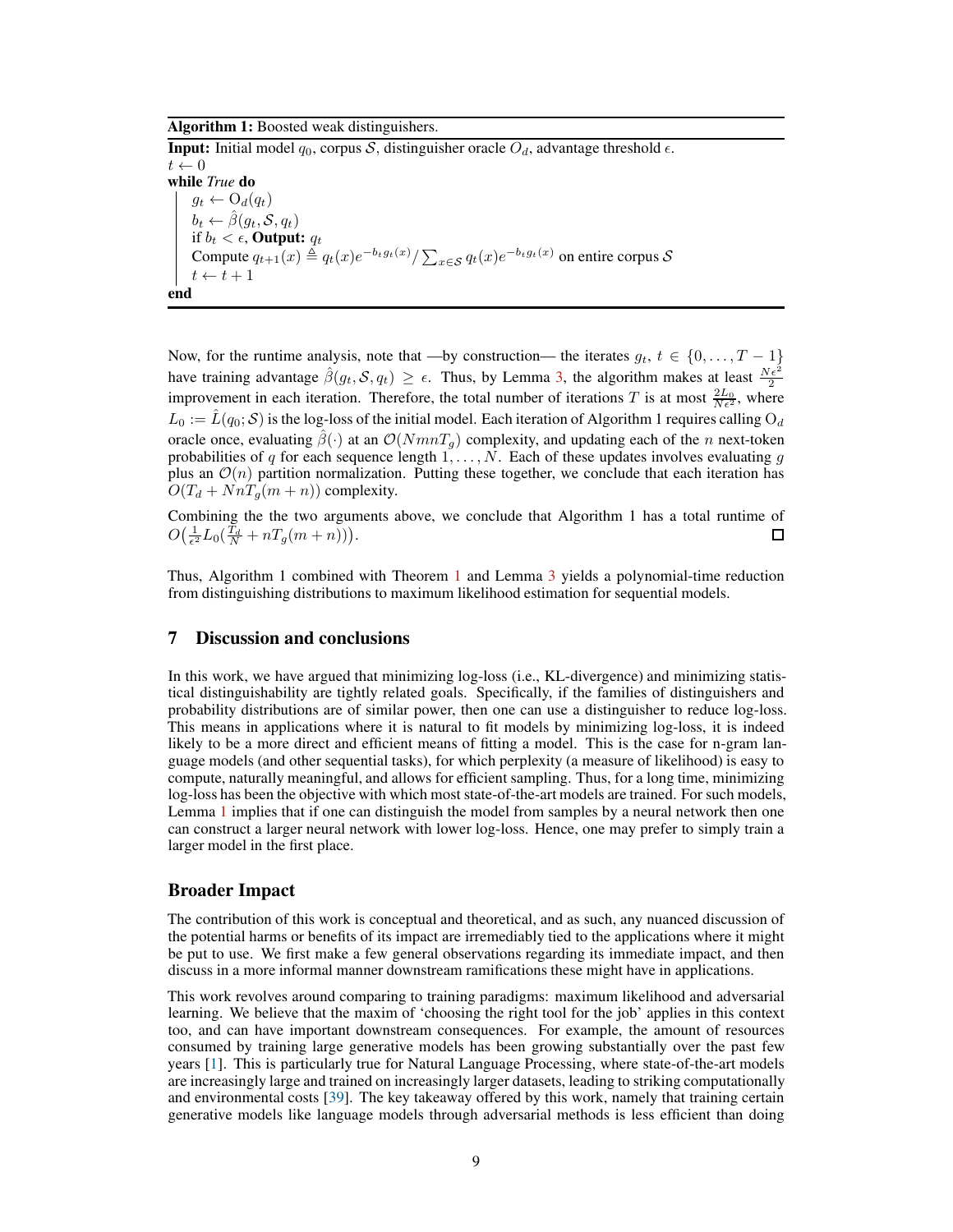so via likelihood maximization approaches, could potentially lead to significant saving of these resources by steering practitioners away from adversarial approaches. On the other hand, it is not our intention for this work to lead to the opposite —but equally undesirable— effect of dissuading practitioners from choosing adversarial training approaches whenever those are a sensible choice.

#### <span id="page-9-21"></span>References

- <span id="page-9-15"></span>[1] D. Amodei and D. Hernandez. *AI and Compute*. <https://openai.com/blog/ai-and-compute/>. Accessed: 2020-6-1. 2018.
- [2] Y. Bengio et al. "A Neural Probabilistic Language Model". In: *Journal of Machine Learning Research (JMLR)* 3 (2003), pp. 1137–1155.
- <span id="page-9-0"></span>[3] T. B. Brown et al. *Language Models are Few-Shot Learners*. 2020. arXiv: [2005.14165 \[cs.CL\]](https://arxiv.org/abs/2005.14165).
- <span id="page-9-13"></span><span id="page-9-6"></span>[4] M. Caccia et al. *Language GANs Falling Short*. 2018. arXiv: [1811.02549 \[cs.CL\]](https://arxiv.org/abs/1811.02549).
- [5] T. Che et al. "Maximum-likelihood augmented discrete generative adversarial networks". In: *arXiv preprint arXiv:1702.07983* (2017).
- <span id="page-9-12"></span>[6] T. Che et al. "Your GAN is Secretly an Energy-based Model and You Should Use Discriminator Driven Latent Sampling". In: *Advances in Neural Information Processing Systems*. Ed. by H. Larochelle et al. Vol. 33. Curran Associates, Inc., 2020, pp. 12275–12287.
- <span id="page-9-11"></span>[7] R. T. Q. Chen et al. "Neural Ordinary Differential Equations". In: *Advances in Neural Information Processing Systems*. Ed. by S. Bengio et al. Vol. 31. Curran Associates, Inc., 2018.
- <span id="page-9-1"></span>[8] A. Chowdhery et al. *PaLM: Scaling Language Modeling with Pathways*. 2022. arXiv: [2204.02311 \[cs.CL\]](https://arxiv.org/abs/2204.02311).
- <span id="page-9-5"></span>[9] C. d. M. d'Autume et al. "Training language GANs from Scratch". In: *arXiv preprint arXiv:1905.09922* (2019).
- <span id="page-9-20"></span>[10] G. Desjardins et al. "On tracking the partition function". In: *Advances in neural information processing systems*. 2011, pp. 2501–2509.
- <span id="page-9-7"></span>[11] J. Friedman et al. "Additive Logistic Regression: a Statistical View of Boosting". In: *The Annals of Statistics* 38.2 (2000).
- <span id="page-9-18"></span>[12] I. J. Good. "The population frequencies of species and the estimation of population parameters". In: *Biometrika* 40.3-4 (1953), pp. 237–264.
- <span id="page-9-3"></span>[13] I. Goodfellow. "NIPS 2016 Tutorial: Generative Adversarial Networks". In: *arXiv preprint arXiv:1701.00160* (2017).
- <span id="page-9-2"></span>[14] I. Goodfellow et al. "Generative Adversarial Nets". In: *Advances in Neural Information Processing Systems (NIPS)*. 2014, pp. 2672–2680.
- <span id="page-9-17"></span>[15] A. Grover and S. Ermon. "Boosted generative models". In: *Thirty-Second AAAI Conference on Artificial Intelligence*. 2018.
- <span id="page-9-4"></span>[16] J. Guo et al. "Long text generation via adversarial training with leaked information". In: *Thirty-Second AAAI Conference on Artificial Intelligence*. 2018.
- <span id="page-9-8"></span>[17] T. B. Hashimoto et al. "Unifying human and statistical evaluation for natural language generation". In: *Proceedings of NAACL-HLT*. 2019, pp. 1689–1701.
- <span id="page-9-10"></span>[18] J. Ho et al. "Denoising Diffusion Probabilistic Models". In: *Advances in Neural Information Processing Systems*. Ed. by H. Larochelle et al. Vol. 33. Curran Associates, Inc., 2020, pp. 6840–6851.
- <span id="page-9-16"></span>[19] S. Khudanpur and J. Wu. "Maximum entropy techniques for exploiting syntactic, semantic and collocational dependencies in language modeling". In: *Computer Speech & Language* 14.4 (2000), pp. 355–372.
- <span id="page-9-9"></span>[20] D. P. Kingma and M. Welling. "Auto-Encoding Variational Bayes". In: *2nd International Conference on Learning Representations, ICLR 2014, Banff, AB, Canada, April 14-16, 2014, Conference Track Proceedings*. Ed. by Y. Bengio and Y. LeCun. 2014.
- <span id="page-9-19"></span>[21] R. Kneser and H. Ney. "Improved backing-off for m-gram language modeling". In: *1995 International Conference on Acoustics, Speech, and Signal Processing*. Vol. 1. IEEE. 1995, pp. 181–184.
- <span id="page-9-14"></span>[22] M. J. Kusner and J. M. Hernández-Lobato. "Gans for sequences of discrete elements with the gumbel-softmax distribution". In: *arXiv preprint arXiv:1611.04051* (2016).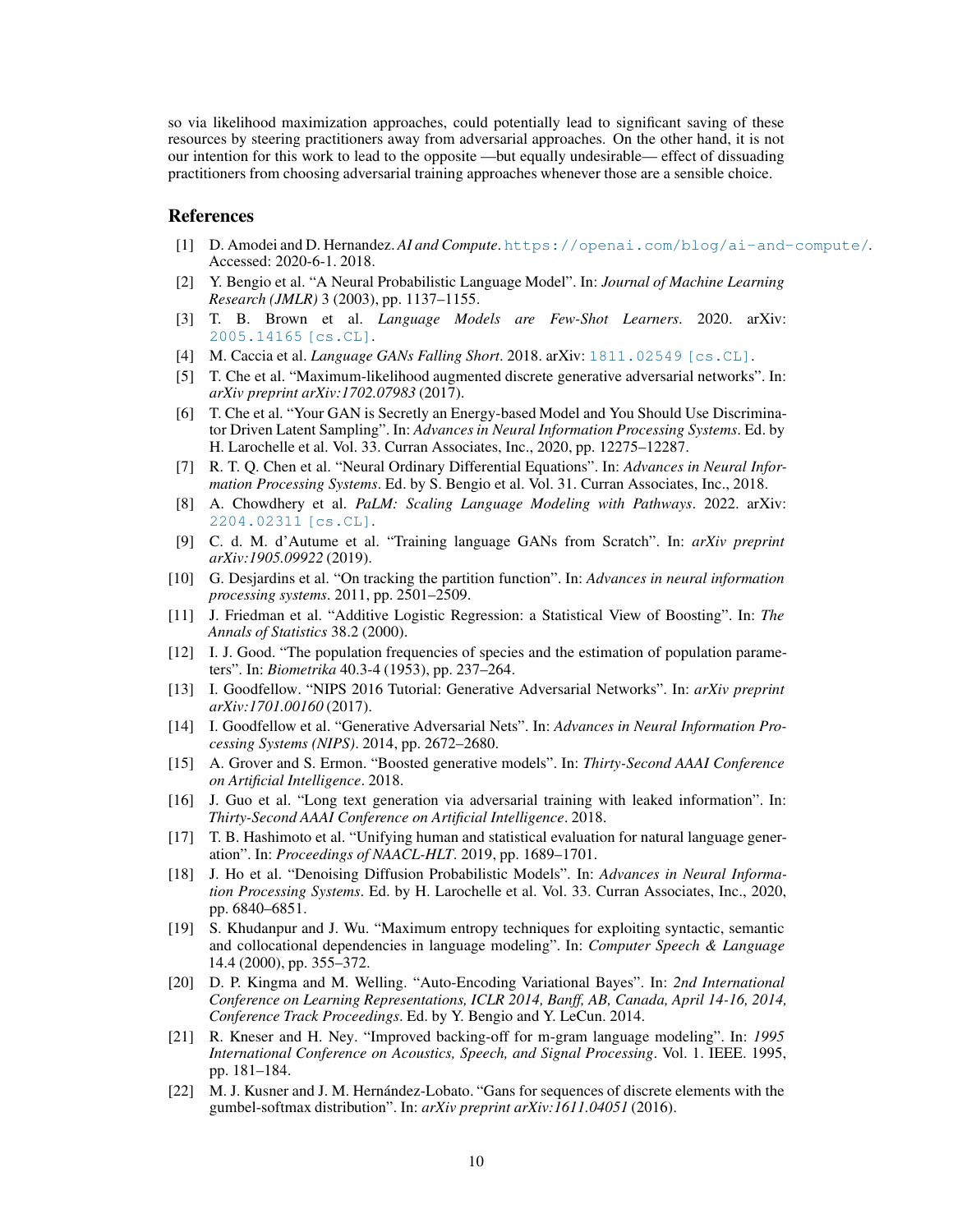- <span id="page-10-16"></span>[23] J. D. Lafferty et al. "Conditional Random Fields: Probabilistic Models for Segmenting and Labeling Sequence Data". In: *International Conference on Machine Learning (ICML)*. 2001, pp. 282–289.
- <span id="page-10-21"></span>[24] G. Lebanon and J. D. Lafferty. "Boosting and Maximum Likelihood for Exponential Models". In: *Advances in Neural Information Processing Systems (NIPS)*. Ed. by T. G. Dietterich et al. 2002, pp. 447–454.
- <span id="page-10-17"></span>[25] A. McCallum et al. "Maximum Entropy Markov Models for Information Extraction and Segmentation". In: *International Conference on Machine Learning (ICML)*. 2000, pp. 591–598.
- <span id="page-10-18"></span>[26] T. Mikolov et al. "Efficient estimation of word representations in vector space". In: *arXiv preprint arXiv:1301.3781* (2013).
- <span id="page-10-5"></span>[27] A. van den Oord et al. "Conditional Image Generation with PixelCNN Decoders". In: *Advances in Neural Information Processing Systems*. Ed. by D. Lee et al. Vol. 29. Curran Associates, Inc., 2016.
- <span id="page-10-4"></span>[28] G. Papamakarios et al. "Normalizing Flows for Probabilistic Modeling and Inference". In: *J. Mach. Learn. Res.* 22 (2021), 57:1–57:64.
- <span id="page-10-1"></span>[29] O. Press et al. "Language generation with recurrent generative adversarial networks without pre-training". In: *1st Workshop on Learning to Generate Natural Language at ICML 2017.* 2017.
- <span id="page-10-12"></span>[30] A. Radford et al. "Improving Language Understanding by Generative Pre-Training". In: (2018).
- <span id="page-10-13"></span>[31] A. Radford et al. "Language models are unsupervised multitask learners". In: *OpenAI Blog* 1.8 (2019).
- <span id="page-10-11"></span>[32] S. Rajeswar et al. "Adversarial generation of natural language". In: *arXiv preprint arXiv:1705.10929* (2017).
- <span id="page-10-14"></span>[33] P. Rigollet and J. Weed. "Entropic optimal transport is maximum-likelihood deconvolution". In: *Comptes Rendus Mathematique* 356.11-12 (2018), pp. 1228–1235.
- <span id="page-10-19"></span>[34] R. Rosenfeld. *Adaptive statistical language modeling; a maximum entropy approach*. Tech. rep. Carnegie-Mellon University, Department of Computer Science, 1994.
- <span id="page-10-20"></span><span id="page-10-8"></span>[35] I. Sason. "On reverse Pinsker inequalities". In: *arXiv preprint arXiv:1503.07118* (2015).
- [36] Y. Song et al. "Maximum Likelihood Training of Score-Based Diffusion Models". In: *Advances in Neural Information Processing Systems*. Ed. by A. Beygelzimer et al. 2021.
- <span id="page-10-6"></span>[37] Y. Song et al. "Score-Based Generative Modeling through Stochastic Differential Equations". In: *International Conference on Learning Representations*. 2021.
- <span id="page-10-3"></span>[38] B. K. Sriperumbudur et al. "On the empirical estimation of integral probability metrics". In: *Electron. J. Stat.* 6.none (2012), pp. 1550–1599.
- <span id="page-10-23"></span>[39] E. Strubell et al. "Energy and Policy Considerations for Deep Learning in NLP". In: *Proceedings of the 57th Annual Meeting of the Association for Computational Linguistics*. aclweb.org, 2019, pp. 3645–3650.
- <span id="page-10-2"></span>[40] G. Tevet et al. "Evaluating Text GANs as Language Models". In: *Proceedings of the 2019 Conference of the North American Chapter of the Association for Computational Linguistics: Human Language Technologies, Volume 1 (Long and Short Papers)*. Minneapolis, Minnesota: Association for Computational Linguistics, June 2019, pp. 2241–2247.
- <span id="page-10-15"></span>[41] L. Theis and M. D. Hoffman. "A Trust-region Method for Stochastic Variational Inference with Applications to Streaming Data". In: *International Conference on Machine Learning (ICML)*. 2015, pp. 2503–2511.
- <span id="page-10-22"></span>[42] I. O. Tolstikhin et al. "Adagan: Boosting generative models". In: *Advances in Neural Information Processing Systems*. 2017, pp. 5424–5433.
- <span id="page-10-7"></span>[43] A. Vahdat et al. "Score-based Generative Modeling in Latent Space". In: *Advances in Neural Information Processing Systems*. Ed. by M. Ranzato et al. Vol. 34. Curran Associates, Inc., 2021, pp. 11287–11302.
- <span id="page-10-10"></span>[44] R. J. Williams. "Simple statistical gradient-following algorithms for connectionist reinforcement learning". In: *Machine learning* 8.3-4 (1992), pp. 229–256.
- <span id="page-10-9"></span>[45] O. Yair and T. Michaeli. "Contrastive Divergence Learning is a Time Reversal Adversarial Game". In: *International Conference on Learning Representations*. 2021.
- <span id="page-10-0"></span>[46] L. Yu et al. "Seqgan: Sequence generative adversarial nets with policy gradient". In: *Thirty-First AAAI Conference on Artificial Intelligence*. 2017.